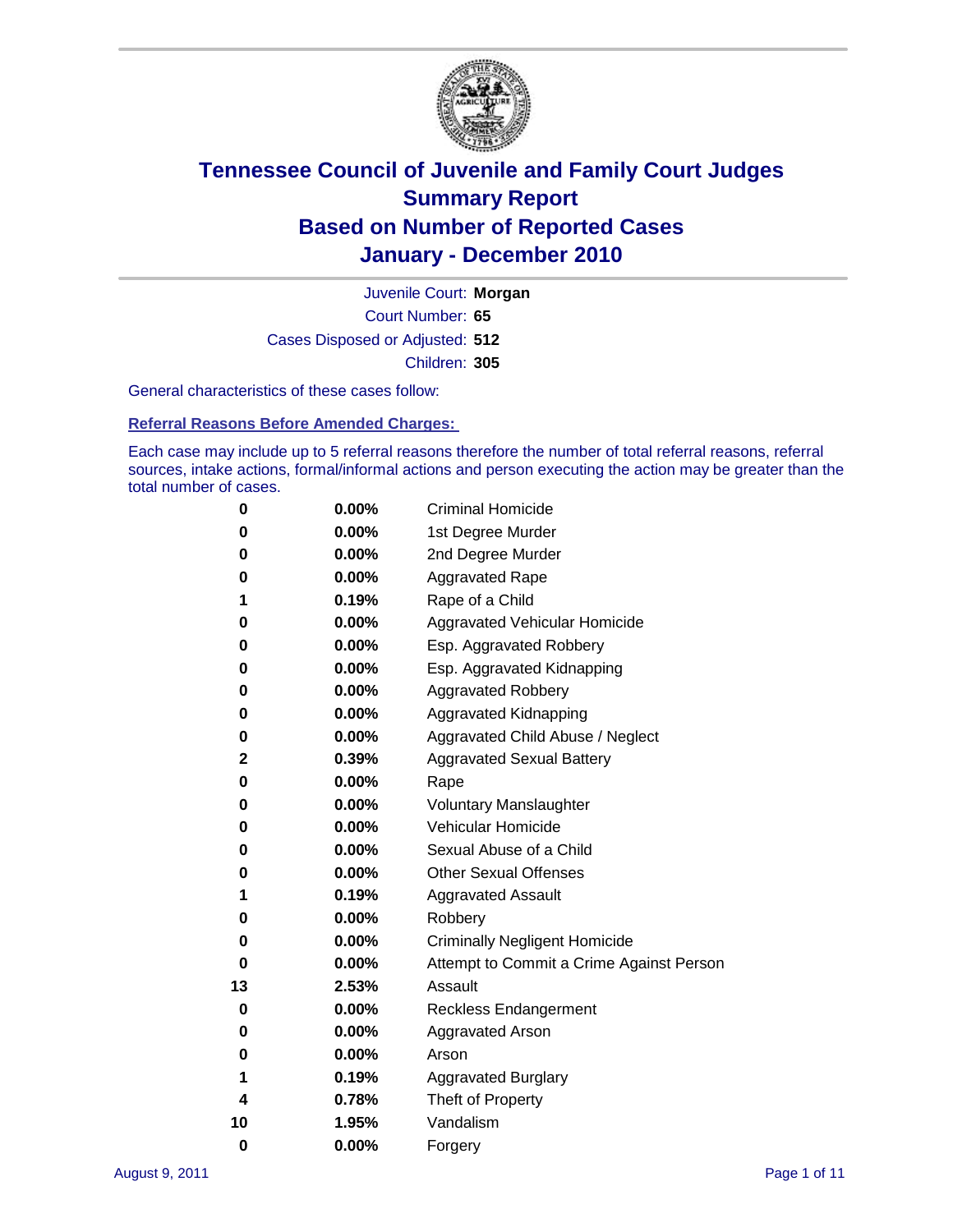

Court Number: **65** Juvenile Court: **Morgan** Cases Disposed or Adjusted: **512** Children: **305**

#### **Referral Reasons Before Amended Charges:**

Each case may include up to 5 referral reasons therefore the number of total referral reasons, referral sources, intake actions, formal/informal actions and person executing the action may be greater than the total number of cases.

| 0  | 0.00%  | <b>Worthless Checks</b>                                     |
|----|--------|-------------------------------------------------------------|
| 1  | 0.19%  | Illegal Possession / Fraudulent Use of Credit / Debit Cards |
| 1  | 0.19%  | <b>Burglary</b>                                             |
| 0  | 0.00%  | Unauthorized Use of a Vehicle                               |
| 0  | 0.00%  | <b>Cruelty to Animals</b>                                   |
| 0  | 0.00%  | Sale of Controlled Substances                               |
| 0  | 0.00%  | <b>Other Drug Offenses</b>                                  |
| 4  | 0.78%  | <b>Possession of Controlled Substances</b>                  |
| 0  | 0.00%  | <b>Criminal Attempt</b>                                     |
| 0  | 0.00%  | Carrying Weapons on School Property                         |
| 0  | 0.00%  | Unlawful Carrying / Possession of a Weapon                  |
| 0  | 0.00%  | <b>Evading Arrest</b>                                       |
| 0  | 0.00%  | Escape                                                      |
| 0  | 0.00%  | Driving Under Influence (DUI)                               |
| 3  | 0.58%  | Possession / Consumption of Alcohol                         |
| 0  | 0.00%  | Resisting Stop, Frisk, Halt, Arrest or Search               |
| 0  | 0.00%  | <b>Aggravated Criminal Trespass</b>                         |
| 0  | 0.00%  | Harassment                                                  |
| 0  | 0.00%  | Failure to Appear                                           |
| 0  | 0.00%  | Filing a False Police Report                                |
| 0  | 0.00%  | Criminal Impersonation                                      |
| 7  | 1.36%  | <b>Disorderly Conduct</b>                                   |
| 0  | 0.00%  | <b>Criminal Trespass</b>                                    |
| 2  | 0.39%  | <b>Public Intoxication</b>                                  |
| 0  | 0.00%  | Gambling                                                    |
| 61 | 11.87% | <b>Traffic</b>                                              |
| 0  | 0.00%  | <b>Local Ordinances</b>                                     |
| 0  | 0.00%  | Violation of Wildlife Regulations                           |
| 2  | 0.39%  | Contempt of Court                                           |
| 4  | 0.78%  | Violation of Probation                                      |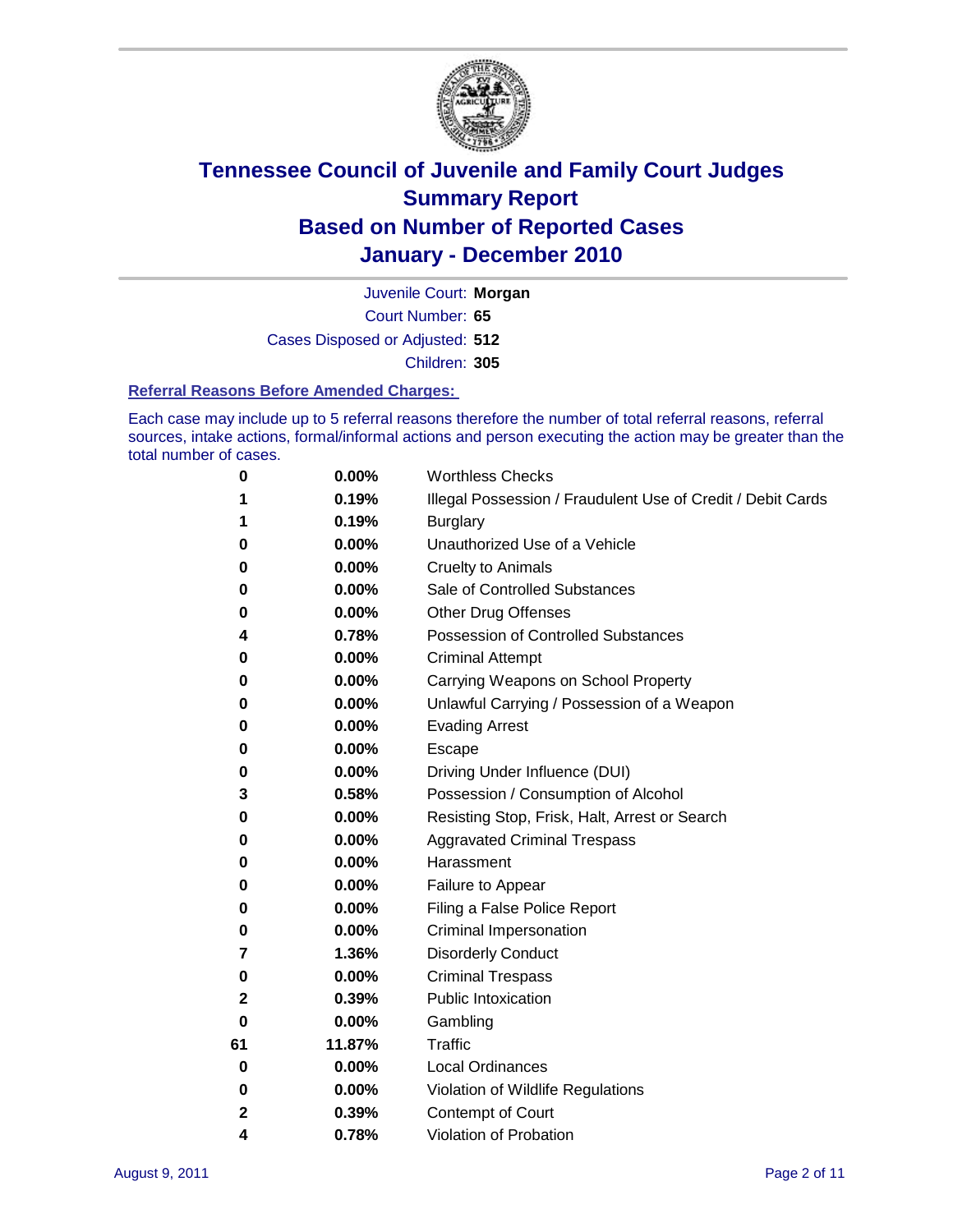

Court Number: **65** Juvenile Court: **Morgan** Cases Disposed or Adjusted: **512** Children: **305**

#### **Referral Reasons Before Amended Charges:**

Each case may include up to 5 referral reasons therefore the number of total referral reasons, referral sources, intake actions, formal/informal actions and person executing the action may be greater than the total number of cases.

| 514      | 100.00%  | <b>Total Referrals</b>                 |
|----------|----------|----------------------------------------|
| 0        | 0.00%    | Other                                  |
| 0        | 0.00%    | <b>Consent to Marry</b>                |
| 0        | 0.00%    | <b>Request for Medical Treatment</b>   |
| 0        | 0.00%    | <b>Child Support</b>                   |
| 3        | 0.58%    | Paternity / Legitimation               |
| 6        | 1.17%    | Visitation                             |
| 97       | 18.87%   | Custody                                |
| 27       | 5.25%    | <b>Foster Care Review</b>              |
| 0        | $0.00\%$ | <b>Administrative Review</b>           |
| 126      | 24.51%   | <b>Judicial Review</b>                 |
| 0        | 0.00%    | Violation of Informal Adjustment       |
| 0        | 0.00%    | <b>Violation of Pretrial Diversion</b> |
| 7        | 1.36%    | <b>Termination of Parental Rights</b>  |
| 55       | 10.70%   | Dependency / Neglect                   |
| $\bf{0}$ | 0.00%    | <b>Physically Abused Child</b>         |
| 0        | $0.00\%$ | <b>Sexually Abused Child</b>           |
| 0        | $0.00\%$ | <b>Violation of Curfew</b>             |
| 0        | 0.00%    | Violation of a Valid Court Order       |
| 9        | 1.75%    | Possession of Tobacco Products         |
| 0        | $0.00\%$ | Out-of-State Runaway                   |
| 4        | 0.78%    | In-State Runaway                       |
| 50       | 9.73%    | Truancy                                |
| 13       | 2.53%    | Unruly Behavior                        |
| 0        | 0.00%    | Violation of Aftercare                 |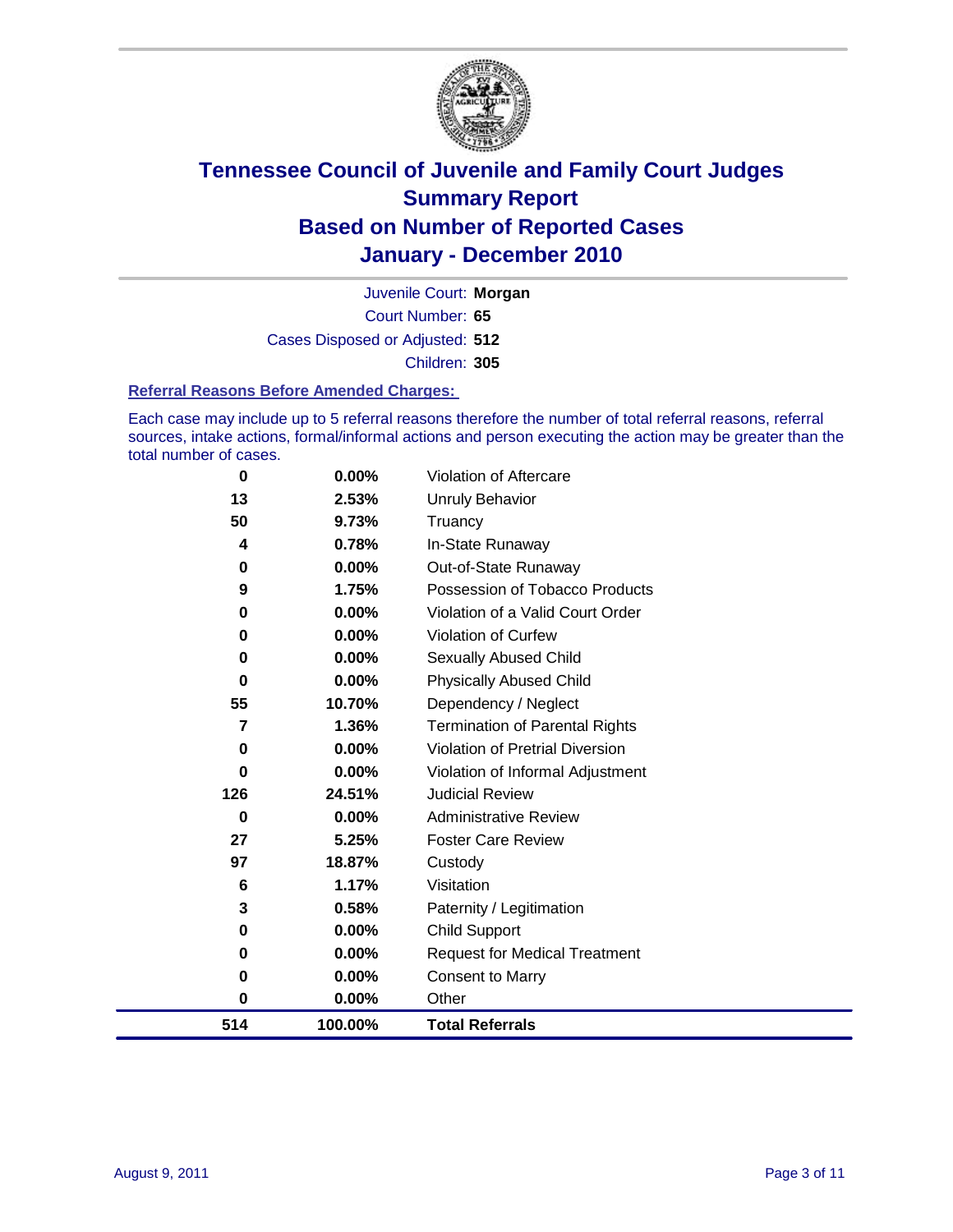

|                            |                                 | Juvenile Court: Morgan            |
|----------------------------|---------------------------------|-----------------------------------|
|                            |                                 | Court Number: 65                  |
|                            | Cases Disposed or Adjusted: 512 |                                   |
|                            |                                 | Children: 305                     |
| <b>Referral Sources: 1</b> |                                 |                                   |
| 119                        | 23.15%                          | Law Enforcement                   |
| 47                         | 9.14%                           | Parents                           |
| 103                        | 20.04%                          | Relatives                         |
| 0                          | 0.00%                           | Self                              |
| 82                         | 15.95%                          | School                            |
| 0                          | 0.00%                           | <b>CSA</b>                        |
| 86                         | 16.73%                          | <b>DCS</b>                        |
| 0                          | 0.00%                           | <b>Other State Department</b>     |
| 1                          | 0.19%                           | <b>District Attorney's Office</b> |
| 73                         | 14.20%                          | <b>Court Staff</b>                |
| 1                          | 0.19%                           | Social Agency                     |
| 1                          | 0.19%                           | <b>Other Court</b>                |
| 0                          | 0.00%                           | Victim                            |
| 0                          | 0.00%                           | Child & Parent                    |
| $\bf{0}$                   | 0.00%                           | Hospital                          |
| 0                          | 0.00%                           | Unknown                           |
| 1                          | 0.19%                           | Other                             |
| 514                        | 100.00%                         | <b>Total Referral Sources</b>     |

### **Age of Child at Referral: 2**

| 0   | 0.00%  | Unknown            |
|-----|--------|--------------------|
| 0   | 0.00%  | Ages 19 and Over   |
| 54  | 17.70% | Ages 17 through 18 |
| 61  | 20.00% | Ages 15 through 16 |
| 35  | 11.48% | Ages 13 through 14 |
| 25  | 8.20%  | Ages 11 through 12 |
| 130 | 42.62% | Ages 10 and Under  |
|     |        |                    |

<sup>1</sup> If different than number of Referral Reasons (514), verify accuracy of your court's data.

<sup>2</sup> One child could be counted in multiple categories, verify accuracy of your court's data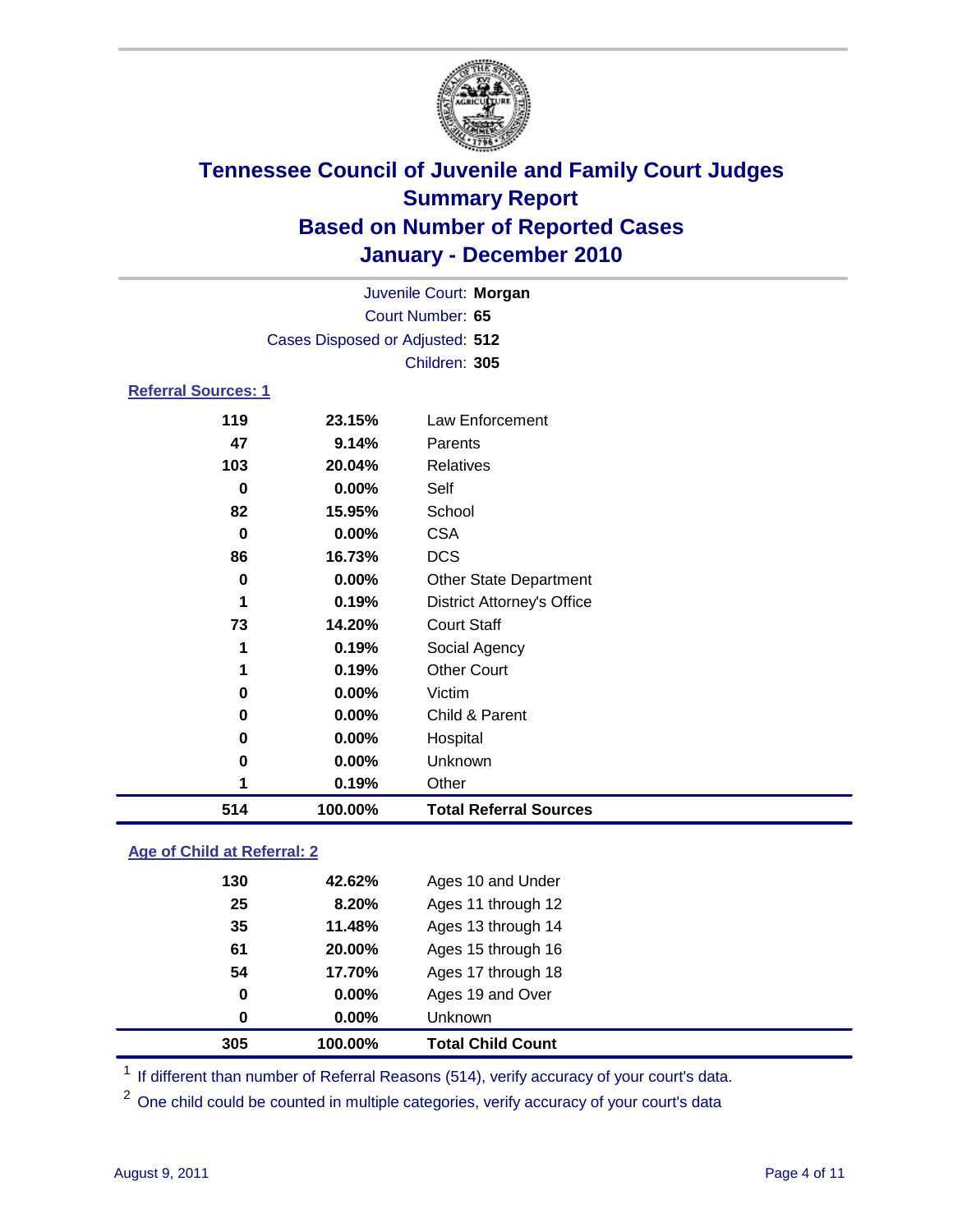

| Juvenile Court: Morgan                  |                                 |                          |  |  |
|-----------------------------------------|---------------------------------|--------------------------|--|--|
|                                         | Court Number: 65                |                          |  |  |
|                                         | Cases Disposed or Adjusted: 512 |                          |  |  |
|                                         |                                 | Children: 305            |  |  |
| Sex of Child: 1                         |                                 |                          |  |  |
| 191                                     | 62.62%                          | Male                     |  |  |
| 114                                     | 37.38%                          | Female                   |  |  |
| $\mathbf 0$                             | 0.00%                           | Unknown                  |  |  |
| 305                                     | 100.00%                         | <b>Total Child Count</b> |  |  |
| Race of Child: 1                        |                                 |                          |  |  |
| 301                                     | 98.69%                          | White                    |  |  |
| $\mathbf 0$                             | 0.00%                           | African American         |  |  |
| 0                                       | 0.00%                           | Native American          |  |  |
| $\bf{0}$                                | 0.00%                           | Asian                    |  |  |
| 4                                       | 1.31%                           | Mixed                    |  |  |
| $\mathbf 0$                             | 0.00%                           | Unknown                  |  |  |
| 305                                     | 100.00%                         | <b>Total Child Count</b> |  |  |
| <b>Hispanic Origin: 1</b>               |                                 |                          |  |  |
| 3                                       | 0.98%                           | Yes                      |  |  |
| 299                                     | 98.03%                          | No                       |  |  |
| $\overline{\mathbf{3}}$                 | 0.98%                           | Unknown                  |  |  |
| 305                                     | 100.00%                         | <b>Total Child Count</b> |  |  |
| <b>School Enrollment of Children: 1</b> |                                 |                          |  |  |
| 225                                     | 73.77%                          | Yes                      |  |  |
| 80                                      | 26.23%                          | No                       |  |  |
| $\mathbf 0$                             | 0.00%                           | Unknown                  |  |  |
| 305                                     | 100.00%                         | <b>Total Child Count</b> |  |  |

One child could be counted in multiple categories, verify accuracy of your court's data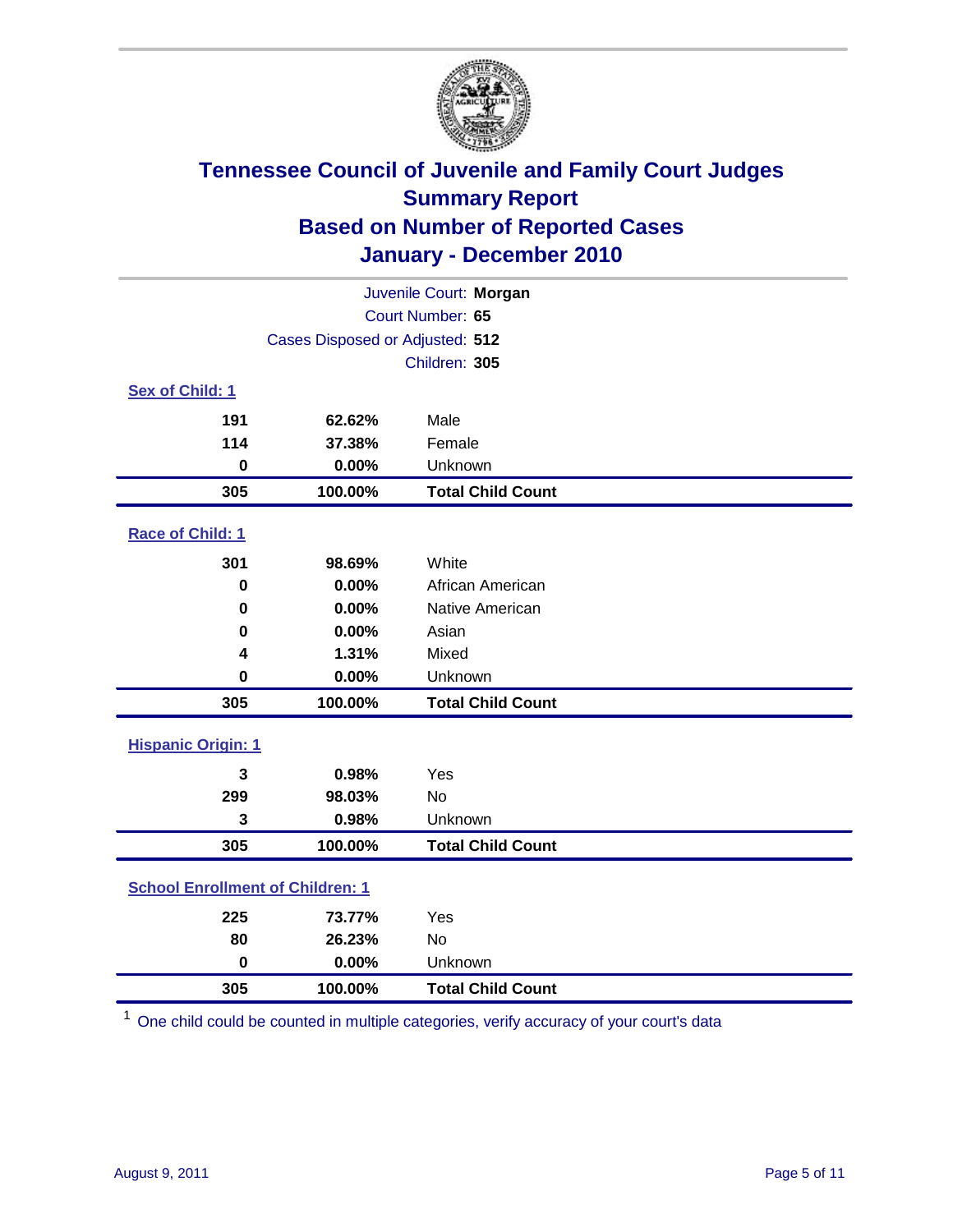

Court Number: **65** Juvenile Court: **Morgan** Cases Disposed or Adjusted: **512** Children: **305**

### **Living Arrangement of Child at Time of Referral: 1**

| 305 | 100.00%  | <b>Total Child Count</b>     |
|-----|----------|------------------------------|
| 0   | $0.00\%$ | Other                        |
| 0   | $0.00\%$ | Unknown                      |
| 0   | $0.00\%$ | Independent                  |
| 0   | $0.00\%$ | In an Institution            |
| 1   | 0.33%    | In a Residential Center      |
| 3   | 0.98%    | In a Group Home              |
| 25  | 8.20%    | With Foster Family           |
| 5   | 1.64%    | With Adoptive Parents        |
| 91  | 29.84%   | <b>With Relatives</b>        |
| 34  | 11.15%   | With Father                  |
| 69  | 22.62%   | With Mother                  |
| 4   | 1.31%    | With Mother and Stepfather   |
| 4   | 1.31%    | With Father and Stepmother   |
| 69  | 22.62%   | With Both Biological Parents |
|     |          |                              |

#### **Type of Detention: 2**

| 512 | 100.00%  | <b>Total Detention Count</b> |  |
|-----|----------|------------------------------|--|
| 0   | $0.00\%$ | Other                        |  |
| 504 | 98.44%   | Does Not Apply               |  |
| 0   | $0.00\%$ | <b>Unknown</b>               |  |
| 0   | 0.00%    | <b>Psychiatric Hospital</b>  |  |
| 0   | 0.00%    | Jail - No Separation         |  |
| 0   | $0.00\%$ | Jail - Partial Separation    |  |
| 0   | $0.00\%$ | Jail - Complete Separation   |  |
| 8   | 1.56%    | Juvenile Detention Facility  |  |
| 0   | $0.00\%$ | Non-Secure Placement         |  |
|     |          |                              |  |

<sup>1</sup> One child could be counted in multiple categories, verify accuracy of your court's data

<sup>2</sup> If different than number of Cases (512) verify accuracy of your court's data.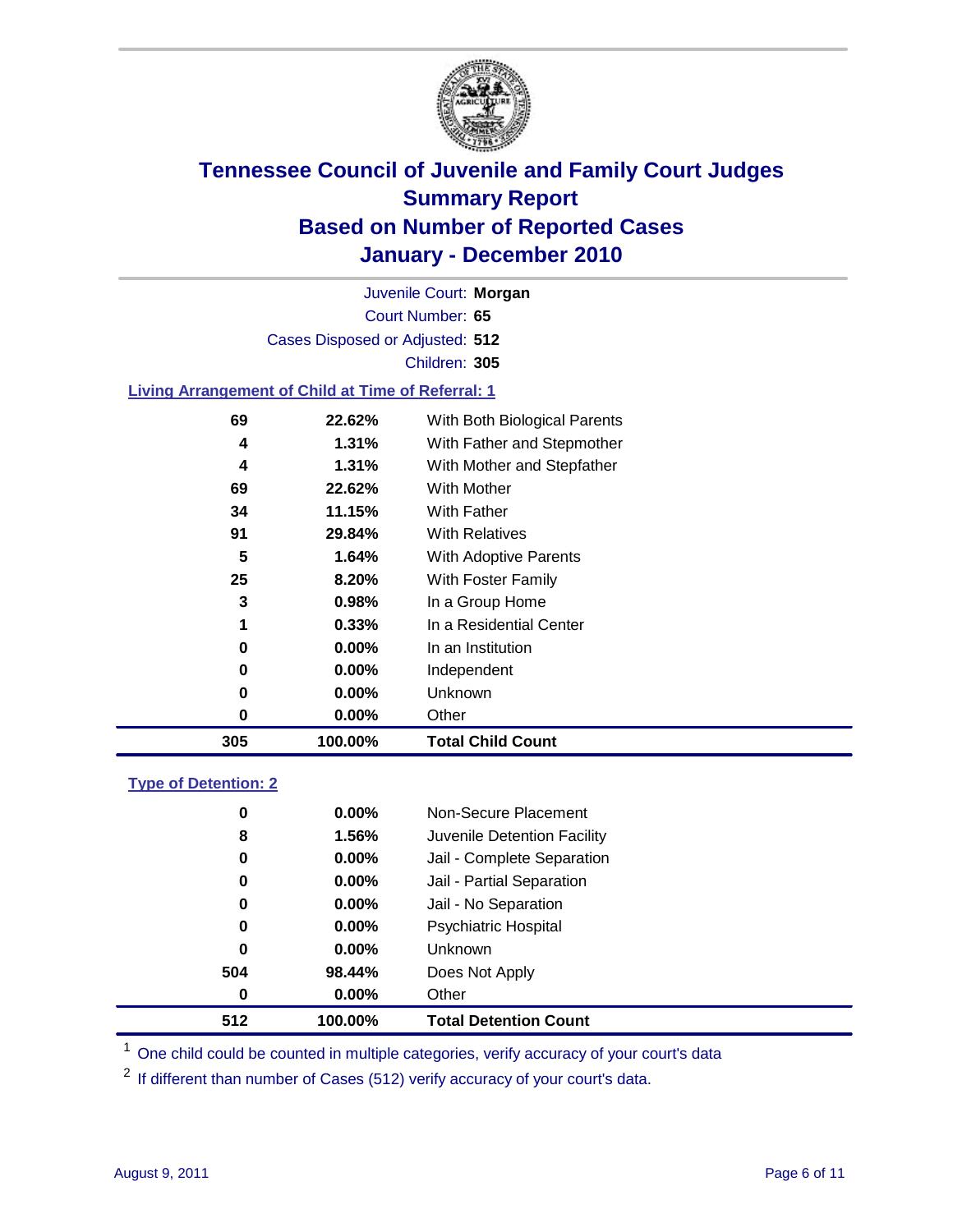

|                                                    | Juvenile Court: Morgan          |                                      |  |  |  |
|----------------------------------------------------|---------------------------------|--------------------------------------|--|--|--|
|                                                    | <b>Court Number: 65</b>         |                                      |  |  |  |
|                                                    | Cases Disposed or Adjusted: 512 |                                      |  |  |  |
|                                                    |                                 | Children: 305                        |  |  |  |
| <b>Placement After Secure Detention Hearing: 1</b> |                                 |                                      |  |  |  |
| 5                                                  | 0.98%                           | Returned to Prior Living Arrangement |  |  |  |
| $\mathbf 0$                                        | 0.00%                           | Juvenile Detention Facility          |  |  |  |
| 0                                                  | 0.00%                           | Jail                                 |  |  |  |
| 3                                                  | 0.59%                           | Shelter / Group Home                 |  |  |  |
| $\mathbf 0$                                        | 0.00%                           | <b>Foster Family Home</b>            |  |  |  |
| $\bf{0}$                                           | 0.00%                           | Psychiatric Hospital                 |  |  |  |
| 0                                                  | 0.00%                           | Unknown                              |  |  |  |
| 504                                                | 98.44%                          | Does Not Apply                       |  |  |  |
| $\mathbf 0$                                        | 0.00%                           | Other                                |  |  |  |
| 512                                                | 100.00%                         | <b>Total Placement Count</b>         |  |  |  |
|                                                    |                                 |                                      |  |  |  |
| <b>Intake Actions: 2</b>                           |                                 |                                      |  |  |  |
| 279                                                | 54.28%                          | <b>Petition Filed</b>                |  |  |  |
| 2                                                  | 0.39%                           | <b>Motion Filed</b>                  |  |  |  |
| 69                                                 | 13.42%                          | <b>Citation Processed</b>            |  |  |  |
| 0                                                  | 0.00%                           | Notification of Paternity Processed  |  |  |  |
| 133                                                | 25.88%                          | Scheduling of Judicial Review        |  |  |  |
| 1                                                  | 0.19%                           | Scheduling of Administrative Review  |  |  |  |
| 30                                                 | 5.84%                           | Scheduling of Foster Care Review     |  |  |  |
| $\bf{0}$                                           | 0.00%                           | <b>Unknown</b>                       |  |  |  |
| $\bf{0}$                                           | 0.00%                           | Does Not Apply                       |  |  |  |
| $\mathbf 0$                                        | 0.00%                           | Other                                |  |  |  |
| 514                                                | 100.00%                         | <b>Total Intake Count</b>            |  |  |  |

<sup>1</sup> If different than number of Cases (512) verify accuracy of your court's data.

<sup>2</sup> If different than number of Referral Reasons (514), verify accuracy of your court's data.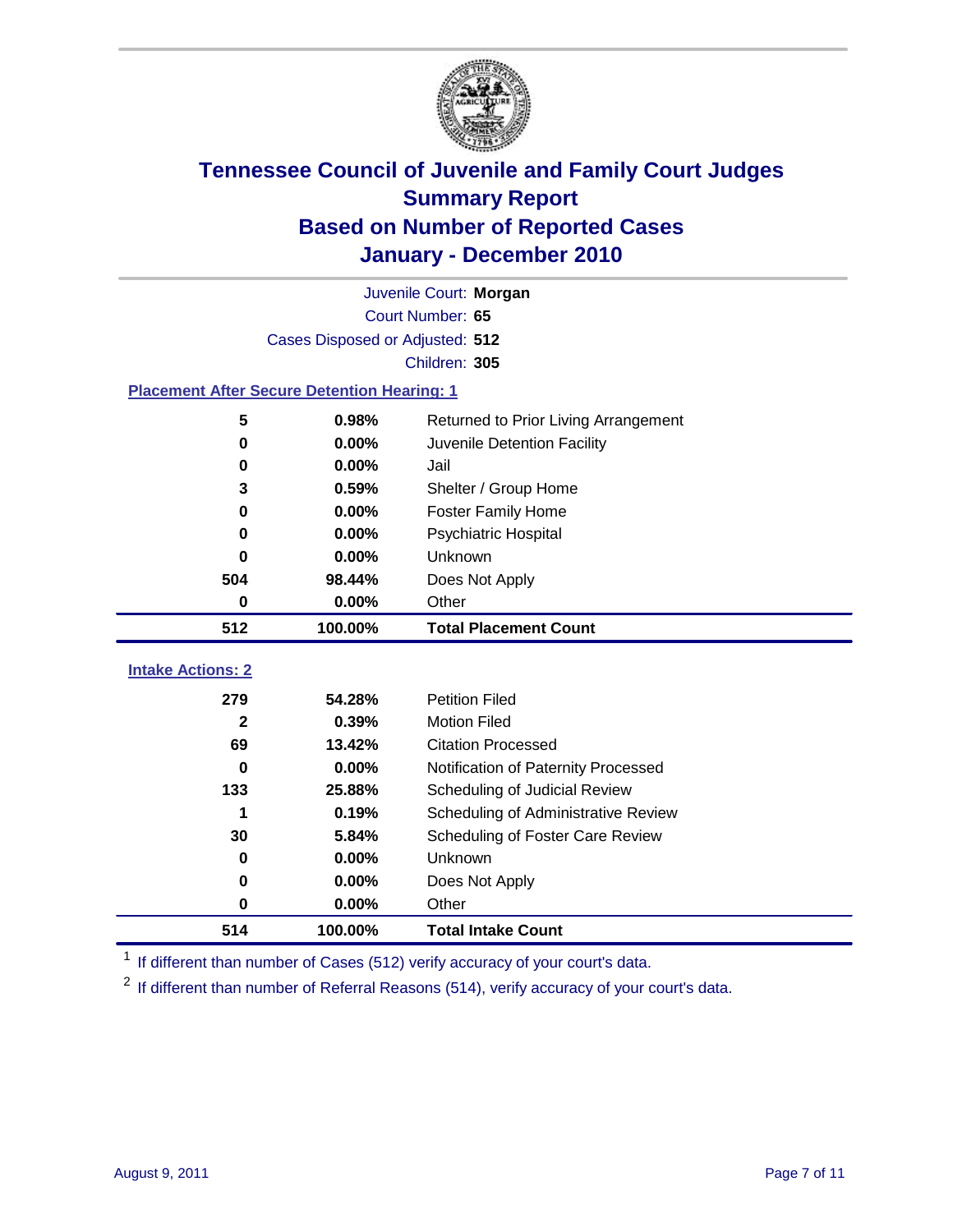

Court Number: **65** Juvenile Court: **Morgan** Cases Disposed or Adjusted: **512** Children: **305**

### **Last Grade Completed by Child: 1**

| 305          | 100.00% | <b>Total Child Count</b> |  |
|--------------|---------|--------------------------|--|
| 0            | 0.00%   | Other                    |  |
| $\bf{0}$     | 0.00%   | Unknown                  |  |
| 98           | 32.13%  | Never Attended School    |  |
| 3            | 0.98%   | Graduated                |  |
| $\mathbf{2}$ | 0.66%   | GED                      |  |
| 0            | 0.00%   | Non-Graded Special Ed    |  |
| 1            | 0.33%   | 12th Grade               |  |
| 40           | 13.11%  | 11th Grade               |  |
| 37           | 12.13%  | 10th Grade               |  |
| 24           | 7.87%   | 9th Grade                |  |
| 28           | 9.18%   | 8th Grade                |  |
| 14           | 4.59%   | 7th Grade                |  |
| 7            | 2.30%   | 6th Grade                |  |
| 13           | 4.26%   | 5th Grade                |  |
| 6            | 1.97%   | 4th Grade                |  |
| 7            | 2.30%   | 3rd Grade                |  |
| 9            | 2.95%   | 2nd Grade                |  |
| 16           | 5.25%   | 1st Grade                |  |
| $\bf{0}$     | 0.00%   | Kindergarten             |  |
| 0            | 0.00%   | Preschool                |  |
| 0            | 0.00%   | Too Young for School     |  |

### **Enrolled in Special Education: 1**

| 305 | 100.00%  | <b>Total Child Count</b> |
|-----|----------|--------------------------|
| 0   | $0.00\%$ | Unknown                  |
| 304 | 99.67%   | No                       |
|     | 0.33%    | Yes                      |
|     |          |                          |

One child could be counted in multiple categories, verify accuracy of your court's data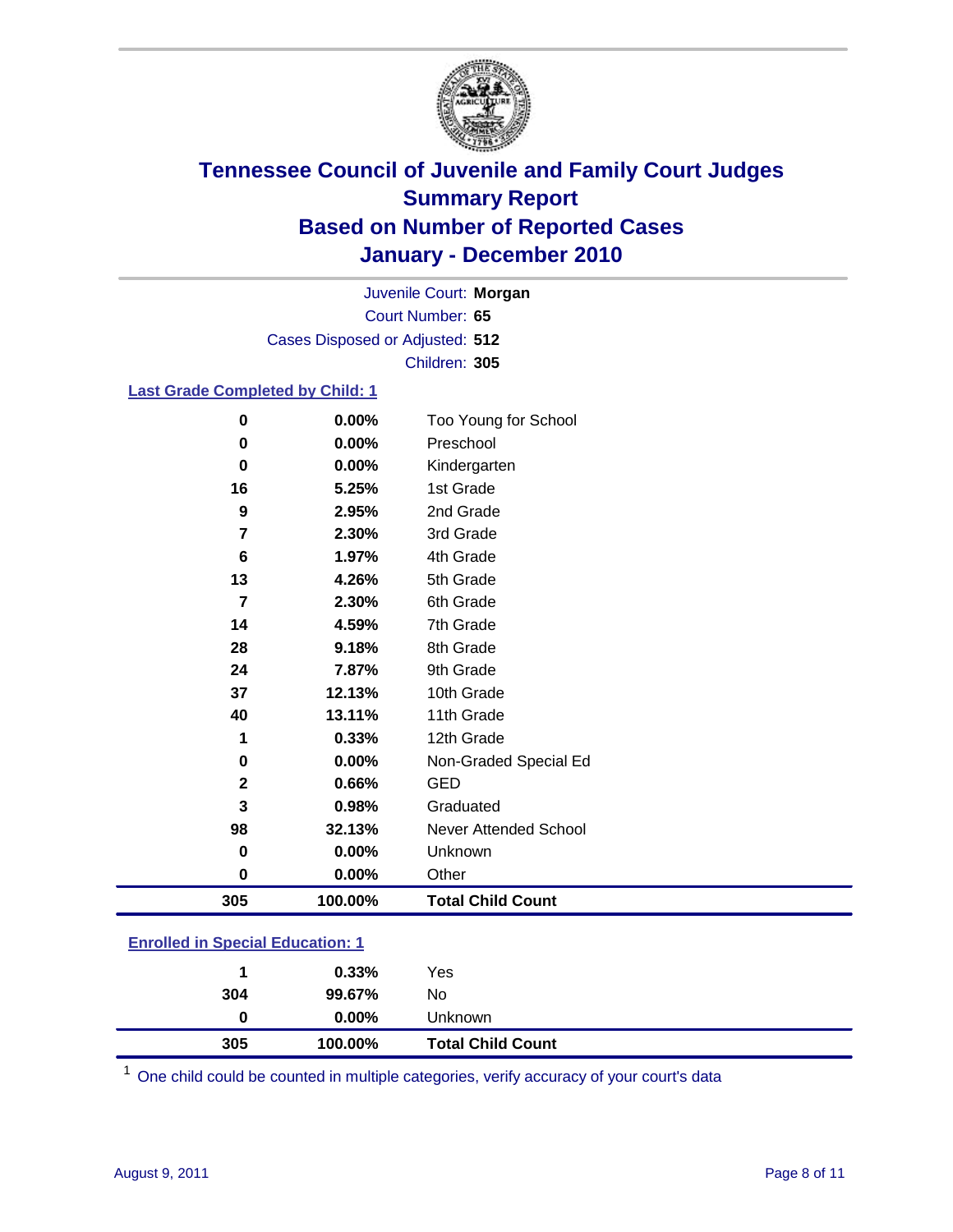

|                              | Juvenile Court: Morgan          |                           |  |  |
|------------------------------|---------------------------------|---------------------------|--|--|
|                              | Court Number: 65                |                           |  |  |
|                              | Cases Disposed or Adjusted: 512 |                           |  |  |
|                              |                                 | Children: 305             |  |  |
| <b>Action Executed By: 1</b> |                                 |                           |  |  |
| 471                          | 91.63%                          | Judge                     |  |  |
| 0                            | $0.00\%$                        | Magistrate                |  |  |
| 43                           | 8.37%                           | <b>YSO</b>                |  |  |
| 0                            | 0.00%                           | Other                     |  |  |
| 0                            | 0.00%                           | Unknown                   |  |  |
| 514                          | 100.00%                         | <b>Total Action Count</b> |  |  |

### **Formal / Informal Actions: 1**

| 30  | 5.84%    | Dismissed                                        |
|-----|----------|--------------------------------------------------|
| 0   | $0.00\%$ | Retired / Nolle Prosequi                         |
| 0   | $0.00\%$ | <b>Complaint Substantiated Delinquent</b>        |
| 0   | $0.00\%$ | <b>Complaint Substantiated Status Offender</b>   |
| 4   | 0.78%    | <b>Complaint Substantiated Dependent/Neglect</b> |
| 0   | $0.00\%$ | <b>Complaint Substantiated Abused</b>            |
| 0   | $0.00\%$ | <b>Complaint Substantiated Mentally III</b>      |
| 26  | 5.06%    | Informal Adjustment                              |
| 0   | $0.00\%$ | <b>Pretrial Diversion</b>                        |
| 0   | $0.00\%$ | <b>Transfer to Adult Court Hearing</b>           |
| 0   | $0.00\%$ | Charges Cleared by Transfer to Adult Court       |
| 230 | 44.75%   | Special Proceeding                               |
| 47  | 9.14%    | <b>Review Concluded</b>                          |
| 177 | 34.44%   | Case Held Open                                   |
| 0   | $0.00\%$ | Other                                            |
| 0   | $0.00\%$ | <b>Unknown</b>                                   |
| 514 | 100.00%  | <b>Total Action Count</b>                        |

<sup>1</sup> If different than number of Referral Reasons (514), verify accuracy of your court's data.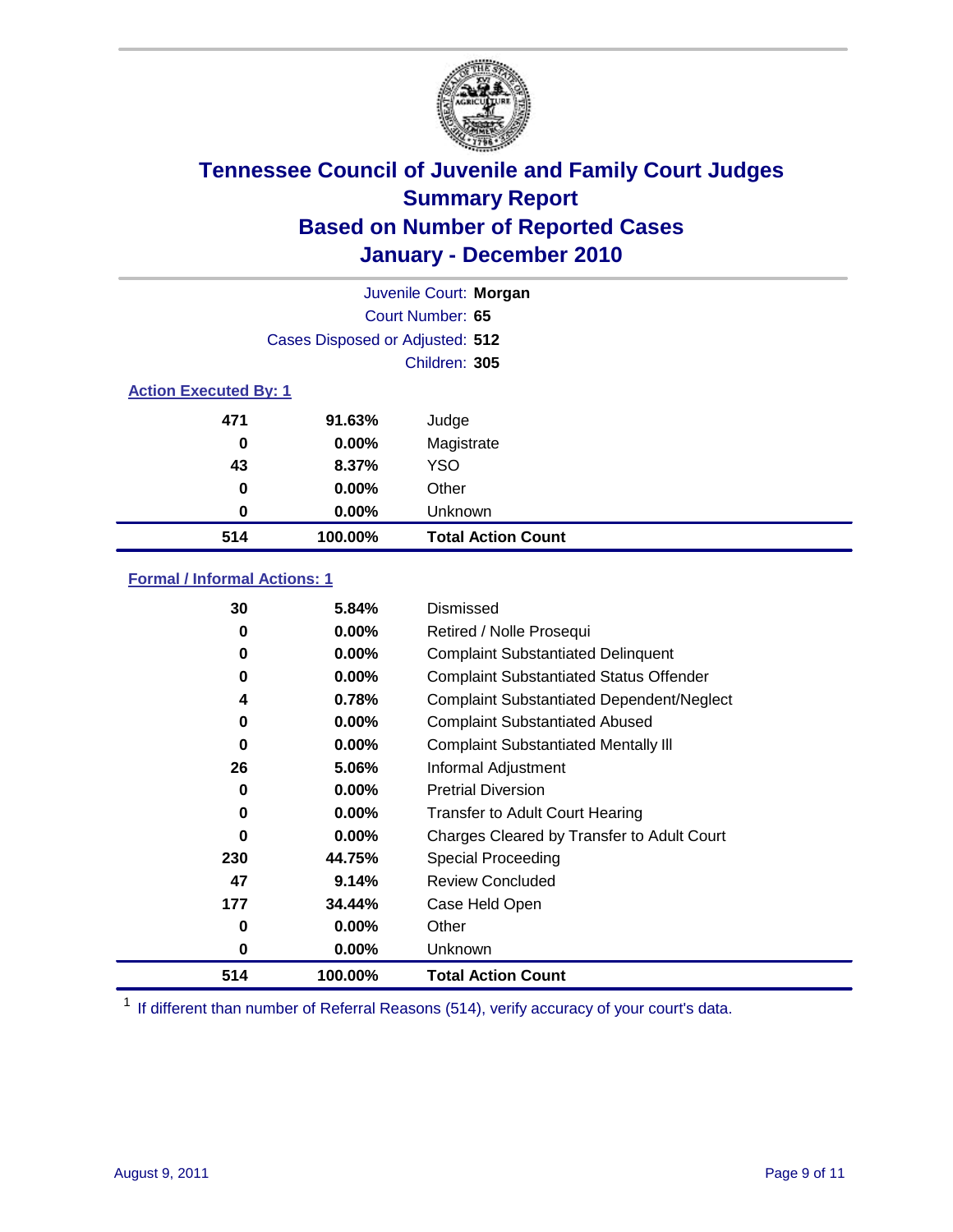

|                       |                                 | Juvenile Court: Morgan                                |
|-----------------------|---------------------------------|-------------------------------------------------------|
|                       |                                 | Court Number: 65                                      |
|                       | Cases Disposed or Adjusted: 512 |                                                       |
|                       |                                 | Children: 305                                         |
| <b>Case Outcomes:</b> |                                 | There can be multiple outcomes for one child or case. |
| 68                    | 9.26%                           | <b>Case Dismissed</b>                                 |
| 0                     | 0.00%                           | Case Retired or Nolle Prosequi                        |
| 25                    | 3.41%                           | Warned / Counseled                                    |
| 208                   | 28.34%                          | <b>Held Open For Review</b>                           |
| 18                    | 2.45%                           | Supervision / Probation to Juvenile Court             |
| 0                     | 0.00%                           | <b>Probation to Parents</b>                           |
| 0                     | 0.00%                           | Referral to Another Entity for Supervision / Service  |
| 7                     | 0.95%                           | Referred for Mental Health Counseling                 |
| 4                     | 0.54%                           | Referred for Alcohol and Drug Counseling              |
| 0                     | 0.00%                           | <b>Referred to Alternative School</b>                 |
| 0                     | 0.00%                           | Referred to Private Child Agency                      |
| 39                    | 5.31%                           | Referred to Defensive Driving School                  |
| 0                     | 0.00%                           | Referred to Alcohol Safety School                     |
| 11                    | 1.50%                           | Referred to Juvenile Court Education-Based Program    |
| 1                     | 0.14%                           | Driver's License Held Informally                      |
| 0                     | 0.00%                           | <b>Voluntary Placement with DMHMR</b>                 |
| 0                     | 0.00%                           | <b>Private Mental Health Placement</b>                |
| 0                     | 0.00%                           | <b>Private MR Placement</b>                           |
| 0                     | 0.00%                           | Placement with City/County Agency/Facility            |
| 4                     | 0.54%                           | Placement with Relative / Other Individual            |
| 21                    | 2.86%                           | Fine                                                  |
| 28                    | 3.81%                           | <b>Public Service</b>                                 |
| 2                     | 0.27%                           | Restitution                                           |
| 0                     | 0.00%                           | Runaway Returned                                      |
| 1                     | 0.14%                           | No Contact Order                                      |
| 0                     | 0.00%                           | Injunction Other than No Contact Order                |
| 0                     | 0.00%                           | <b>House Arrest</b>                                   |
| 0                     | 0.00%                           | <b>Court Defined Curfew</b>                           |
| 1                     | 0.14%                           | Dismissed from Informal Adjustment                    |
| 0                     | 0.00%                           | <b>Dismissed from Pretrial Diversion</b>              |
| 0                     | 0.00%                           | Released from Probation                               |
| 0                     | 0.00%                           | <b>Transferred to Adult Court</b>                     |
| 0                     | $0.00\%$                        | <b>DMHMR Involuntary Commitment</b>                   |